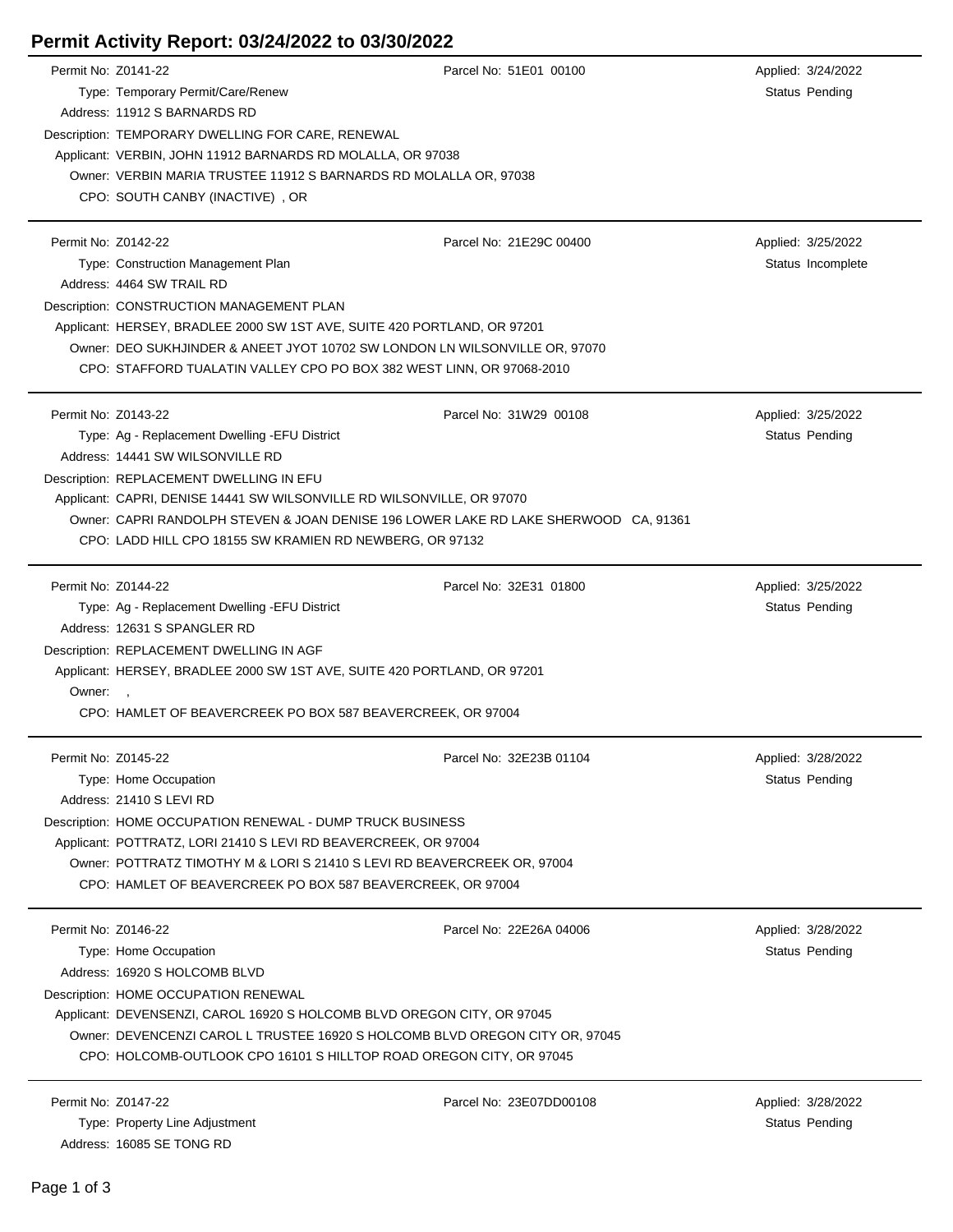## **Permit Activity Report: 03/24/2022 to 03/30/2022**

Description: PROPERTY LINE ADJUSTMENT Applicant: BROOKS, JASON 16085 SE TONG RD DAMASCUS, OR 97089 Owner: BROOKS JASON & TERRI 16085 SE TONG RD DAMASCUS OR, 97089 CPO: ,

| Permit No: Z0148-22                                                                     | Parcel No: 61E15 00601  | Applied: 3/29/2022 |
|-----------------------------------------------------------------------------------------|-------------------------|--------------------|
| Type: Home Occupation                                                                   |                         | Status Pending     |
| Address: 38491 S NOWLENS BRIDGE RD                                                      |                         |                    |
| Description: HOME OCCUPATION                                                            |                         |                    |
| Applicant: CRAIG, MIKE PO BOX 250 SCOTTS MILLS, OR 97375                                |                         |                    |
| Owner: CRAIG MICHAEL D 38491 S NOWLENS BRIDGE RD MOLALLA OR, 97038                      |                         |                    |
| CPO: SOUTH CLACKAMAS CPO 15401 PIERCE ROAD MOLALLA, OR 97038                            |                         |                    |
|                                                                                         |                         |                    |
| Permit No: Z0149-22                                                                     | Parcel No: 32E21D 00201 | Applied: 3/29/2022 |
| Type: Modification                                                                      |                         | Status Pending     |
| Address: 14877 S LELAND RD                                                              |                         |                    |
| Description: Modification to Conditional Use - add modular classroom building 28' X 64' |                         |                    |
| Applicant: MUTCHLER, MIKE 14855 S LELAND RD BEAVERCREEK, OR 97004                       |                         |                    |
| Owner: GRAND VIEW BAPTIST CH OREGON CITY OR PO BOX 1956 OREGON CITY OR, 97045           |                         |                    |
| CPO: HAMLET OF BEAVERCREEK PO BOX 587 BEAVERCREEK, OR 97004                             |                         |                    |
|                                                                                         |                         |                    |
| Permit No: Z0150-22                                                                     | Parcel No: 51E30 01300  | Applied: 3/29/2022 |
| Type: Property Line Adjustment                                                          |                         | Status Pending     |
| Address: 34860 S MERIDIAN RD                                                            |                         |                    |
| Description: PROPERTY LINE ADJUSTMENT, TYPE II                                          |                         |                    |
| Applicant: EFIMOFF, AKENDIN PO BOX 36 WOODBURN, OR 97071                                |                         |                    |
| Owner: EFIMOFF AKENDIN PO BOX 677 MT ANGEL                                              | OR, 97362               |                    |
|                                                                                         |                         |                    |
| CPO: SOUTH CANBY (INACTIVE), OR                                                         |                         |                    |
| Permit No: Z0151-22                                                                     | Parcel No: 23E04CC01500 | Applied: 3/30/2022 |
| Type: Nonconforming Use - Alteration/Verification                                       |                         | Status Pending     |
| Address: 20521 SE HWY 212                                                               |                         |                    |
| Description: NON CONFORMING USE                                                         |                         |                    |
| Applicant: ANDERSON, MARY ANN 20521 SE HWY 212 DAMASCUS, OR 97089                       |                         |                    |
| Owner: ANDERSON ROLLAND L & MARY ANN E 20521 SE HWY 212 DAMASCUS OR, 97089              |                         |                    |
| CPO: DAMASCUS CPO 10580 SCHACHT RD DAMASCUS, OR 97089                                   |                         |                    |
|                                                                                         |                         |                    |
| Permit No: Z0152-22                                                                     | Parcel No: 43E21 00905  | Applied: 3/30/2022 |
| Type: Temporary Permit/Care/Renew                                                       |                         | Status Pending     |
| Address: 20451 S OLSON RD                                                               |                         |                    |
| Description: TEMPORARY DWELLING FOR CARE                                                |                         |                    |
| Applicant: RHOADES, JAMES 20451 S OLSEN RD BEAVERCREEK, OR 97004                        |                         |                    |
| Owner: RHOADES JAMES MICHAEL 20451 S OLSON RD BEAVERCREEK OR, 97004                     |                         |                    |
| CPO: CLARKES-HIGHLAND CPO 26750 S. GARD RD MULINO, OR 97042                             |                         |                    |
|                                                                                         |                         |                    |
| Permit No: Z0153-22                                                                     | Parcel No: 31W23DC01200 | Applied: 3/30/2022 |
| Type: Floodplain Development - Type II                                                  |                         | Status Pending     |
| Address: 14068 NE RIVER VISTA LN                                                        |                         |                    |
| Description: FLOODPLAIN DEVELOPMENT                                                     |                         |                    |
| Applicant: CROMAN, MARK 14068 NE RIVER VISTA LN AURORA, OR 97002                        |                         |                    |
| Owner: CROMAN MARK H D 14068 NE RIVER VISTA LN AURORA OR, 97002                         |                         |                    |
|                                                                                         |                         |                    |